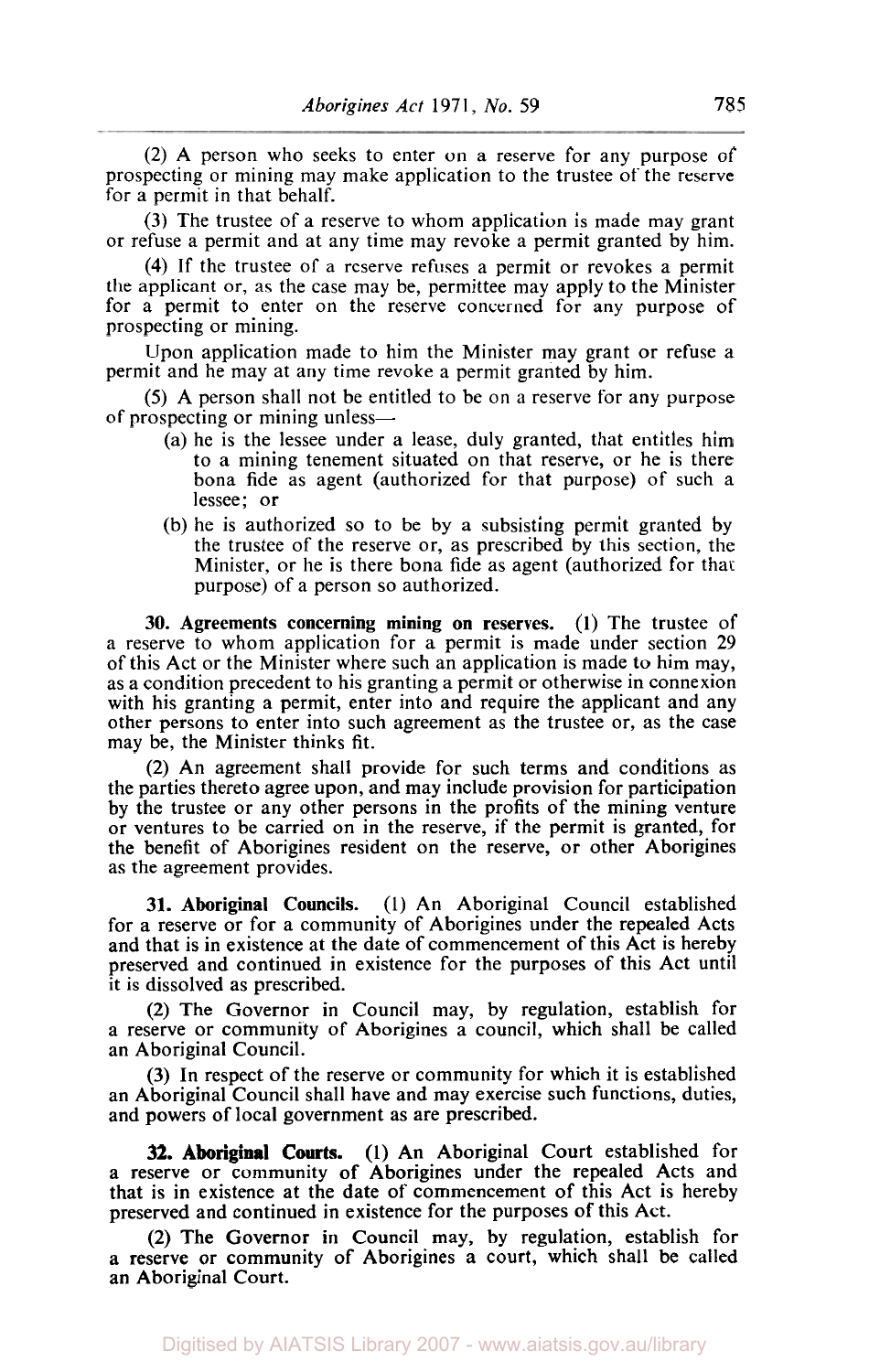**(3)** In respect of the residents of the reserve or community for which it is established an Aboriginal Court shall have and may exercise such jurisdiction, functions, duties, and powers as are prescribed.

For the purpose of determining the extent of the jurisdiction of an Aboriginal Court only those persons who are on a reserve or in a community pursuant to a permit granted under section 21 of this Act shall be taken to be residents of the reserve or community.

**33. Aboriginal Advisory Council.** (I) There shall be established and maintained an Aboriginal Advisory Council, which shall be constituted by all the persons who, at the material time, are the chairmen of Aboriginal Councils established for the reserves.

(2) The functions of the Aboriginal Advisory Council are—

- (a) to consider and advise the Minister on matters affecting the progress, development and well-being of Aborigines, which matters are referred to the Council by the Minister or by the Director:
- (b) to make recommendations to the Minister concerning matters affecting the progress, development and well-being of Aborigines and the administration of this Act.

**(3)** The members of the Aboriginal Advisory Council shall meet at such times and places as are approved by the Minister and may meet at such other times and places as they determine.

**34. Supply of beer on reserves.** (I) The Director acting in conjunction with the Aboriginal Council (if any) established for a reserve may cause to be established and maintained in the reserve premises for the sale and supply of beer to persons lawfully on the reserve.

**(2)** If the business of selling and supplying beer is conducted at premises established on a reserve it shall be conducted by the Director and his servants and the Director may at any time discontinue such business and shall discontinue such business if the Aboriginal Council established for the reserve so recommends.

**(3)** The business of selling and supplying beer from premises established on a reserve and the consumption of beer so sold or supplied shall be in accordance with regulations made under this Act.

**(4)** The provisions of the *Liquor Act* 1912-1970, other than section **81**  thereof, shall not apply in respect of the sale, supply or consumption in a reserve of beer that is sold, supplied or, as the case may be, consumed in accordance with this Act.

**35. Police jurisdiction and power in reserves.** (1) Members **of** the Police Force of Queensland have and may exercise in any part of the State that is a reserve and in respect of persons therein the functions, duties, and powers imposed or conferred on them by law as if that part were not a reserve and in relation to the performance **or** exercise therein of any function, duty, **or** power have the protection accorded by law to a member of the Police Force **in** the performance **or** exercise by him of that function, duty, or power elsewhere in the State.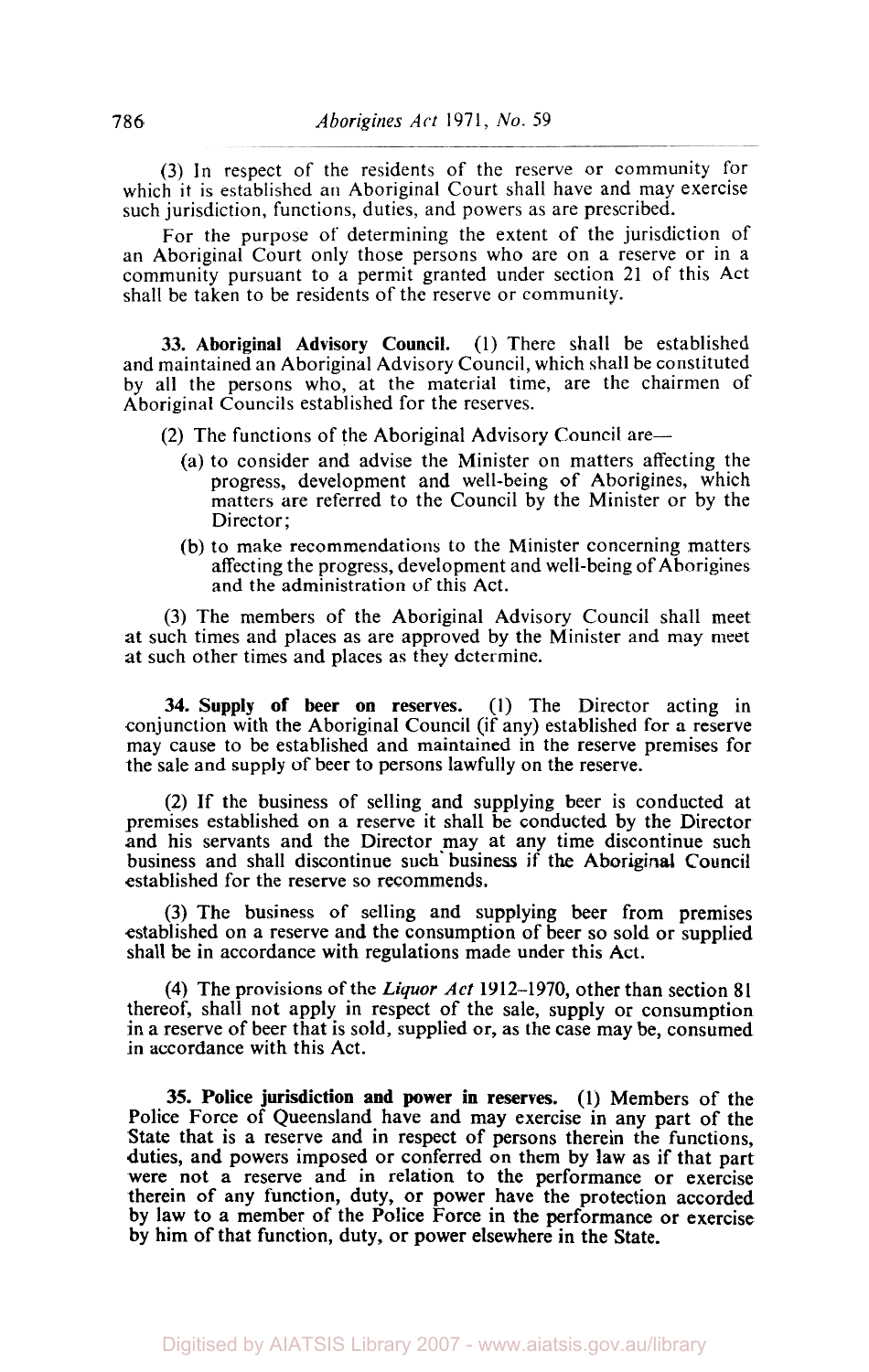**(2)** Members of the Police Force of Queensland are authorized to perform such acts and do such things in a reserve as may be authorized or required to be done by Aboriginal police under the by-laws of the Aboriginal Council established for the reserve as if such by-laws were part of the law of the State and, in relation thereto, have the protection accorded by law to a member of the Police Force of Queensland in the performance or exercise by him of his functions, duties and powers elsewhere in the State.

(3) A member of the Police Force is entitled to enter on and to be in a reserve for the purpose of performing a function or duty or of exercising a power imposed or conferred on him by law or which by this Act he is authorized to perform or exercise under a by-law of an Aboriginal Council.

**(4)** Right of access to or use of any place in a reserve by the general mass of persons resident in a reserve shall be deemed to be right of access or use by the public and where any place would, but for its being in a reserve, be taken to be in law a public place, road, park, or place of any other status or description it shall be taken so to be notwithstanding that it is in a reserve.

## PART IV-ASSISTANCE **SOUGHT BY** ABORIGINES

**36.** Grant **of** aid. (1) Subject to and in accordance with any regulations made under this Act and applicable to the grant in question, the Director may grant aid to any Aborigine who applies to him therefor and, where necessary, may apply therein money appropriated by Parliament for the purpose or money held by him for the benefit of Aborigines generally.

**(2)** Subject as prescribed by the preceding subsection, aid granted under that subsection may be of such a type (in money, in kind, or by way of services) and may be granted in such circumstances, on such terms and conditions and, where granted by way of secured loan, on such security as the Director thinks fit.

**37.** Management **of** property. **(1)** Upon application made to him by an Aborigine who usually resides in the district of the district officer to whom application is made the district officer may, if he is satisfied that the circumstances of the applicant or of any member **of** his family who should be supported by him warrant it, undertake and maintain the management of the property of the applicant.

**(2)** If a person whose property is being managed by a district officer takes up residence **of** a permanent nature in another district and does not seek to terminate the management **of** his property the district officer of that other district shall undertake and maintain management of his property.

**38.** Powers and duties incidental to management **of** property. **(I)**  Subject to subsection **(2) of** this section, a district officer who is maintaining the management of the property of any person, having regard to the best interests of that person and of any member of his family who should be supported by him, may—

- (a) take possession of, retain, invest, sell, or otherwise dispose of any of such property;
- (b) in his own name, sue **for** and recover, or receive any property to which that person is or becomes entitled;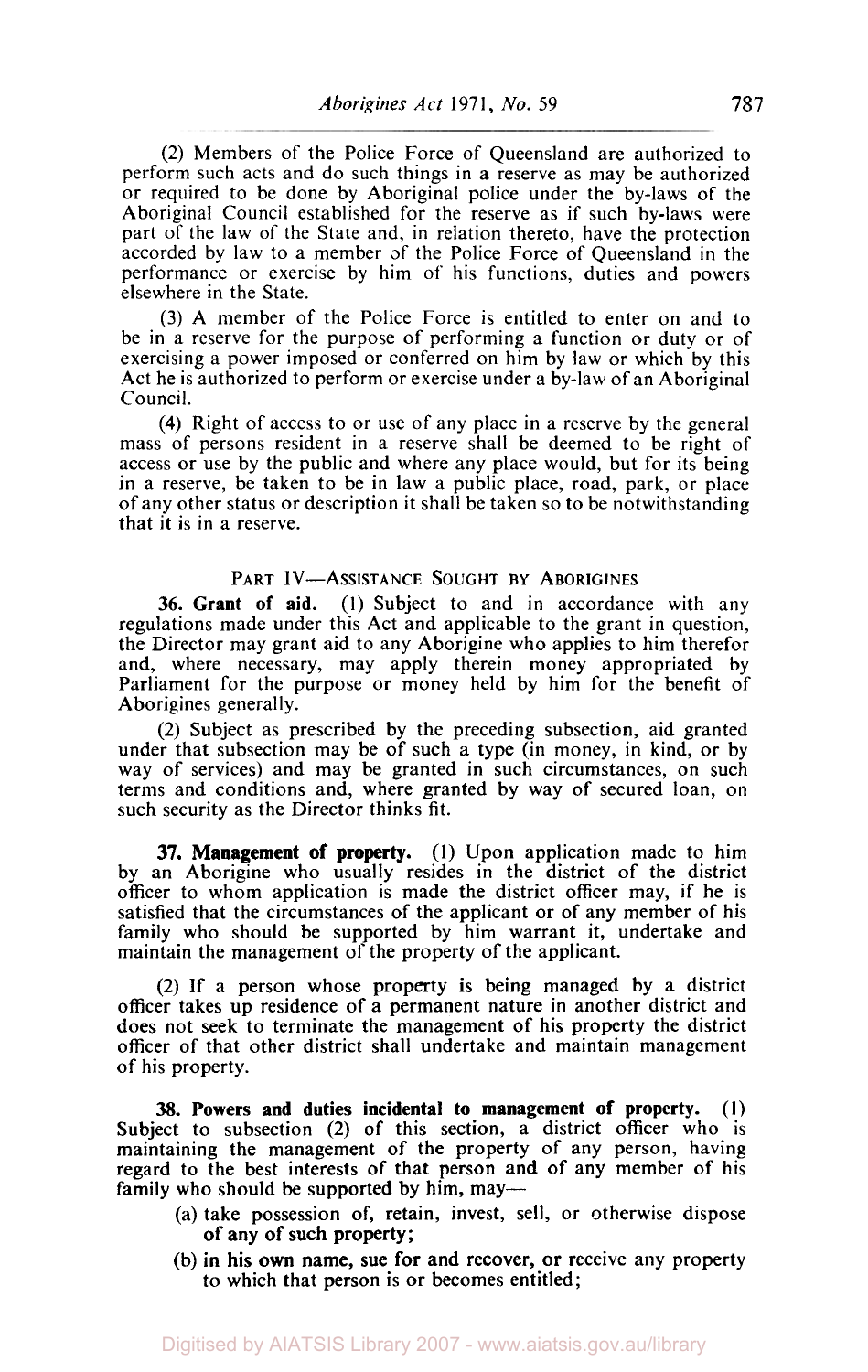- (c) in his own name. sue for and recover, settle for. and receive damages for conversion of or injury to any of the property of that person;
- (d) in the name of that person, exercise any power that that person might exercise for his benefit;
- (e) use and apply such property in connexion with the conduct by or on behalf of that person of any business;
- (f) in the name of that person, appoint any person to act as attorney or agent of that person for any purpose connected with the property of that person;
- (g) require any person who, within twelve months last preceding the date of such requisition, had any contractual, financial, or property dealing with that person to furnish to the district officer such details of the dealing or dealings as the district officer requires.

(2) When the district officer who is maintaining the management of the property of any person is a person other than the Director he may exercise any of the powers conferred on him by the preceding subsection only with the approval of the Director first had and obtained.

(3) A district officer who is maintaining the management of the property of any person shall keep proper and accurate records and accounts of all such property and of the proceeds of the sale or disposal of any of such property received or dealt with by him in the course of such management and for this purpose shall be deemed to be a public accountant within the meaning of the *Audit Act* 1874-1968.

**39. Offence to fail to supply true details.** A person who, when required by a district officer to furnish details pursuant to paragraph (g) of subsection (1) of section 38 of this Act—

(a) fails to furnish the details so required; or

(b) furnishes details that are false in a material particular,

commits an offence against this Act save where he shows, in relation to the furnishing of false details, that he did not know of, and could not by the exercise of proper diligence have discovered the falsity in question.

**40. Administration of certain estates.** (1) Notwithstanding the provisions of any Act, or rule of law **or** practice to the contrary the Director-

(a) shall administer the estate **of** a deceased **or** missing Aborigine whose property was, at the time of his death or disappearance, being managed under section **37** of this Act and, if the nature or value of the estate requires a grant of probate or of letters of administration to be made, shall be entitled to that grant **in** priority to all other persons:

Provided that the Director may renounce the rights conferred on him by this paragraph in favour of The Public Curator of Queensland who shall thereupon be entitled to an order to administer such estate or, **as** the case may be, to file an election to administer such estate, to the exclusion of all other persons, and shall administer such estate; and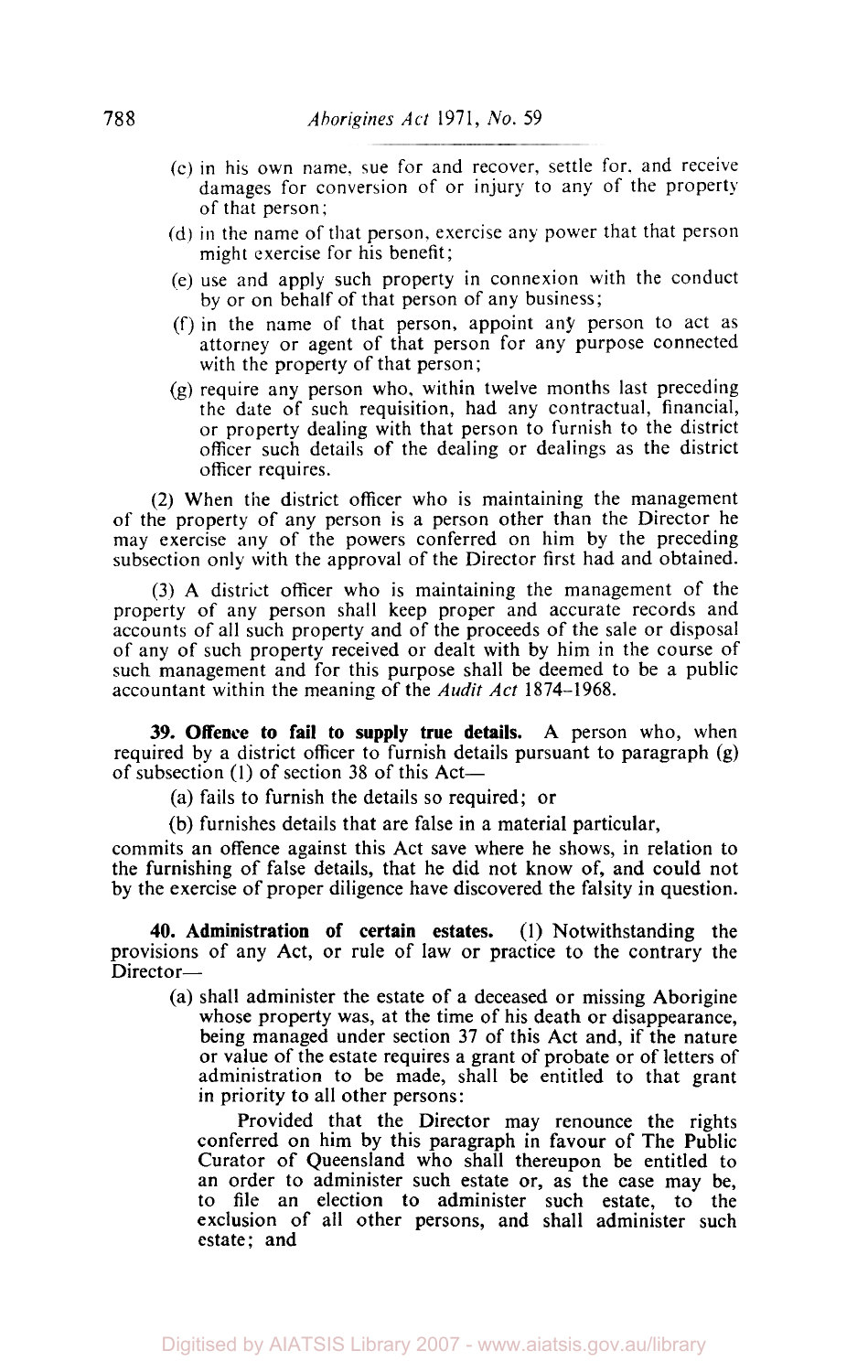(b) whether or not he is administering such estate, in the absence of a testamentary instrument duly made and if it should prove impracticable to ascertain the person or persons entitled in law to succeed to such estate or any part of it, may determine which person or persons shall be entitled to so succeed or if any person is so entitled.

The persons determined by the Director to be entitled to succeed to such estate or to any part of it shall succeed to the estate or, as the case may be, part in the order and proportions determined by the Director.

(2) A certificate purporting to be signed by the Director that the person or persons named therein is or are entitled to succeed to the estate or any part of the estate of the person named therein (being a person to whose estate subsection (1) of this section applies), or that there is no person so entitled shall be conclusive evidence of the matters contained therein.

**(3)** Where there is no person entitled to succeed to the estate or part of the estate of a person to whose estate subsection **(1)** of this section applies the estate or, as the case may be, part shall vest in the Director who shall pay the same into the Aborigine's Welfare Fund for the benefit of Aborigines pursuant to section 36 of this Act.

**41.** Validity **of** certain instruments affected. (I) Notwithstanding the provision of any Act or rule of law or practice to the contrary an instrument executed after the date of commencement of this Act by an Aborigine at a time when his property is being managed under section **37**  of this Act is of no validity or effect unless the execution thereof has been approved of and witnessed by a district officer or by another officer authorized in that behalf by the Director.

(2) A person who knowingly causes or induces an Aborigine whose property is at the time being managed under section **37** of this Act to execute an instrument without the approval of and witnessing by a district officer or other officer referred to in the preceding subsection commits an offence against this Act.

**42.** Restriction **on** creditors' rights. No right or remedy shall be had by any person to or against the property or the estate of an Aborigine on account of money lent or goods supplied to **or** to the order of that Aborigine at a time when his property was being managed under section **37** of this Act unless the loan or supply was made with the consent of a district officer or of another officer authorized in that behalf by the Director.

**43.** Supervision over certain agreements. (1) The terms of an agreement made by an Aborigine other than at a time when his property is being managed under section **37** of this Act may be submitted to the Director.

- (2) If the Director is of the opinion--
	- (a) that any term or terms of an agreement duly submitted to him **is or** are, as against the Aborigine, harsh and unreasonable, having regard to his circumstances at the time the agreement was made;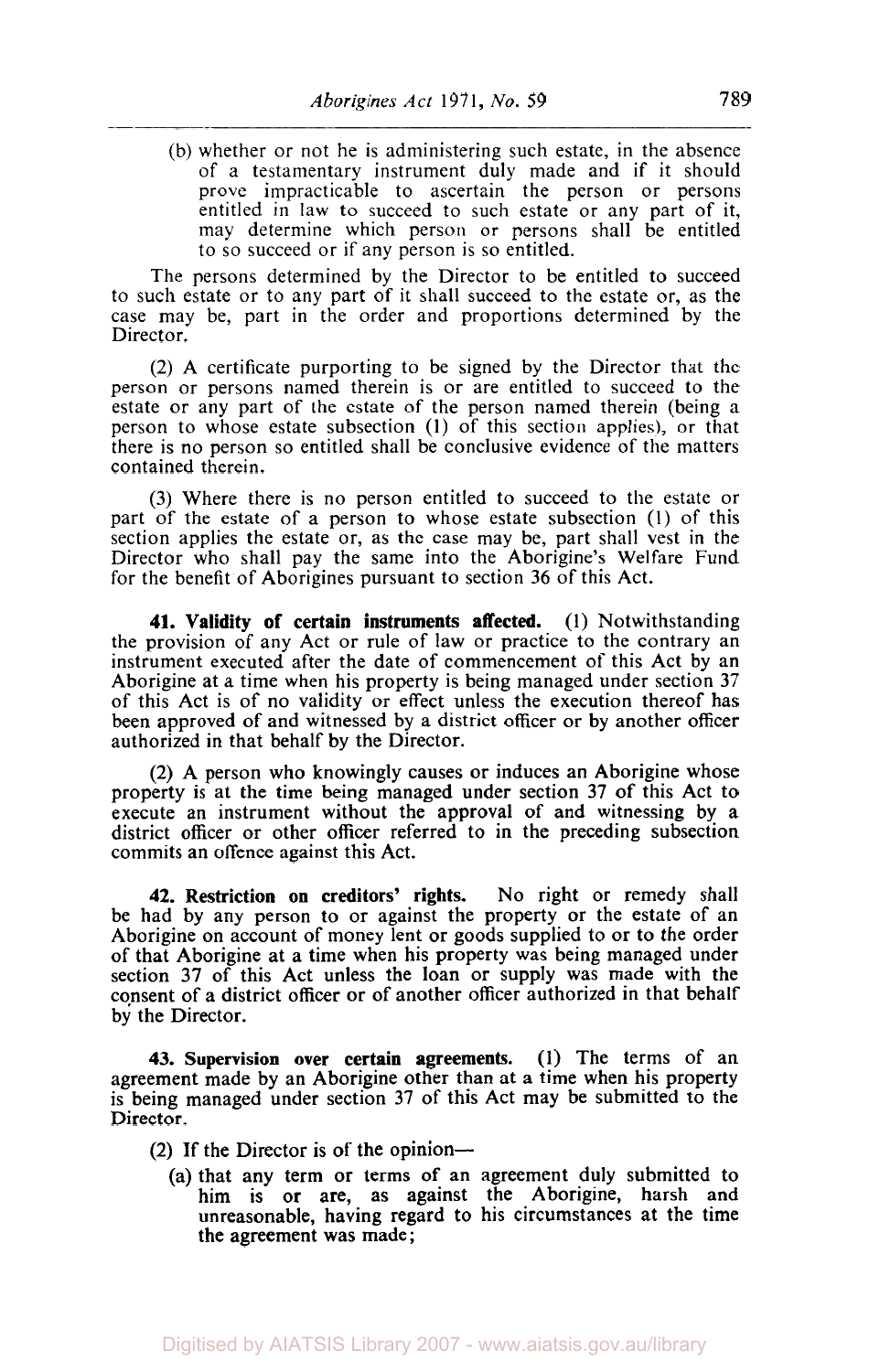- (b) that the Aborigine did not understand the meaning or effect of the term or terms at that time; and
- (c) that the parties can be restored substantially to the positions they respectively held before the agreement was made,

he may, by notice in writing given to the other party or parties to the agreement call upon him or them to show cause at a time and place therein specified why the agreement should not be cancelled or varied.

Where the Aborigine on whose behalf an agreement is submitted under this section is resident on a reserve for which an Aboriginal Council is established the Director shall act in conjunction with that council in forming his opinion for the purpose of this subsection.

(3) If at the time and place so specified or to which the hearing is adjourned it is shown to the satisfaction of the Director that—

- (a) the term or terms in issue of the agreement is or arc not, as against the Aborigine, harsh or reasonable having regard to his circumstances at the time the agreement was made or that the Aborigine did understand the meaning or effect thereof at that time; or
- (b) the parties cannot be restored substantially to the positions they respectively held before the agreement was made,

the Director shall take no further action in respect of the agreement but otherwise he may, if he is satisfied that the agreement is one that may properly be submitted to him under this section and of the matters referred to in paragraphs (a), (b) and (c) of subsection (2) of this section, by his order in writing cancel or, as the case requires **in** his opinion, vary the agreement in such manner as he thinks fit and require such restitution and other adjustments to be made as in his opinion are calculated to render his making the order just and equitable.

- **(4)** An order made by the Director under this section--
	- (a) shall be directed to the parties to the agreement in question, and a copy of the order shall be given to each such party;
	- (b) shall be given effect to by each party **to** the agreement in question and by all courts.

**44. Breach of Director's order concerning agreement.** A person, being a party to an agreement cancelled or varied by the order of the Director under section **43** of this Act or an assignee of or successor to such a party in respect of the agreement or of property the subject of the agreement. who fails to comply with any requirement of the order commits an offence against this Act, which shall be a continuing offence, and may be prosecuted in respect thereof from time to time for as long as his failure continues.

In addition to any other penalty to which he is liable as for an offence against this Act a person who commits the offence defined in this section is liable to a penalty of **\$10** for each day during which his failure to comply continues.

**45. Termination of management of property.** (I) An Aborigine who wishes to terminate the management of his property under section 37 of this Act may make application to the district officer who then is maintaining the management of the property that the management be terminated.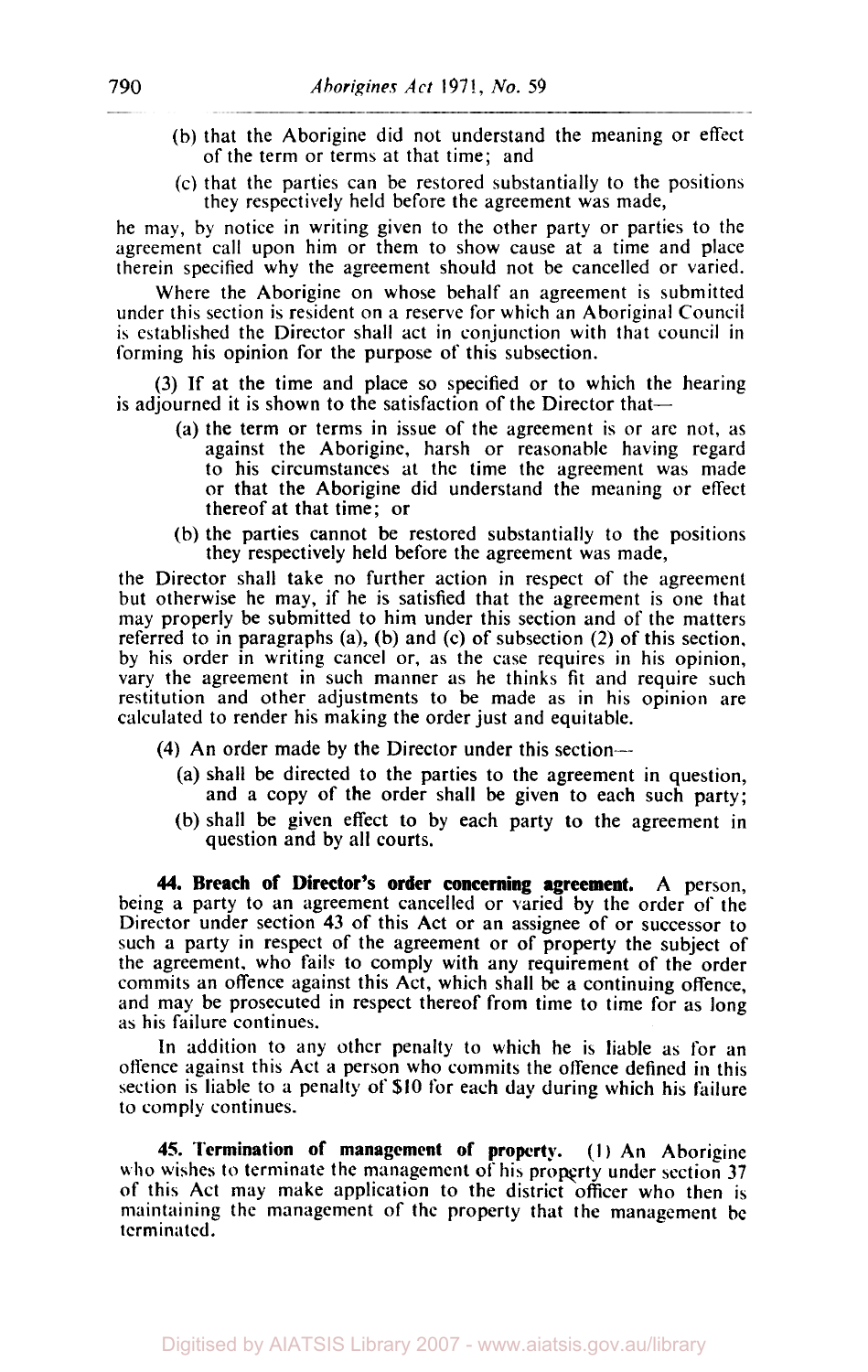(2) The district officer to whom the application is made shall forthwith refer the matter of the application together with his recommendation thereon to the Director who shall grant the application if he is satisfied that termination of the management will not be detrimental to the best interests of the applicant or of any member of his family who should be supported by him but, if he is not so satisfied, shall proceed as prescribed by section **46** of this Act.

(3) As soon as practicable after the application is granted the Director and a district officer in whose hands the property then is shall take all necessary steps to transfer, deliver and secure to the Aborigine that property and all other property of the Aborigine that may subsequently come into his hands on behalf of the Aborigine if-

- (a) the Aborigine is competent in law to give to the Director a valid discharge therefor; and
- (b) the Aborigine's interest therein consists of an estate or interest in possession other than a limited estate or interest.

**46. Magisterial hearing re termination of management.** (I) If the Director does not grant an application made under section **45** of this Act he shall, within 28 days after the date of his decision in that behalf, institute a reference to a Stipendiary Magistrate who constitutes the Magistrates Court in the district wherein the management of the applicant's property was being maintained at the date of his application, for the purpose of that magistrate determining the matter of the application.

The reference shall be instituted by lodging an application for a determination signed by or on behalf of the Director with the clerk of the court in such district.

(2) Upon the hearing of a reference any member of the family of the Aborigine, the applicant for termination of management, who should be supported by him is entitled to be present thereat and to be heard.

- $(3)$  Upon the hearing of a reference the Stipendiary Magistrate-
	- (a) shall grant the application for termination of management if he is satisfied that termination of management will not be detrimental to the best interests of the applicant for such termination or of any member of his family who should be supported by him;
	- (b) shall refuse the application for termination of management if he is not satisfied of the matters specified in the preceding paragraph (a),

and, if he grants the application, the provisions of subsection (3) of section **45** of this Act shall apply accordingly.

**(4)** The director shall not institute a reference under this section in relation to an application for termination of management made within six months after a like reference in respect of the same applicant but may, in lieu thereof, if he does not grant the application, refuse it.

**47. Management once terminated not to be resumed.** The management of property of an Aborigine who has terminated management of his property shall not be again undertaken pursuant to section 37 of this Act unless the Director is satisfied that there is special cause for so doing, and directs that the management be undertaken accordingly.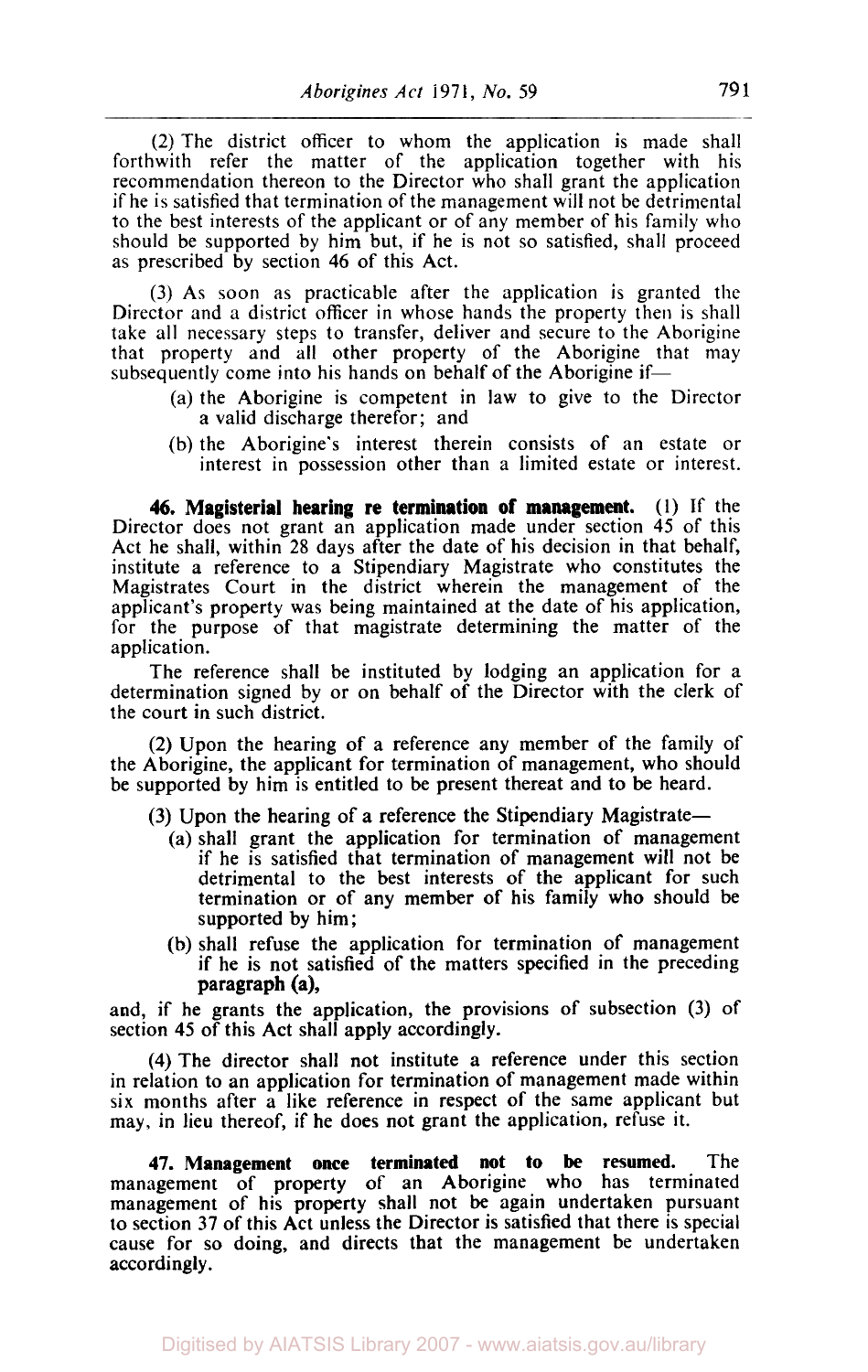## **PART V-GENERAL PROVISIONS**

**48. When female Aborigine not compellable witness. (1)** When a male Aborigine and **a** female Aborigine are cohabiting otherwise than in lawful marriage at the time when, according to the charge relevant thereto, the male Aborigine commits an offence and it appears to the manager of the reserve wherein they usually reside or, if there be no manager or they do not usually reside on a reserve, to the district officer of the district wherein they usually reside-

- (a) that they are so cohabiting in accordance with recognized traditional racial practice or due to recognizable traditional racial influence: and
- (b) that they are likely to continue in that relationship,

the female Aborigine shall not be **a** compellable witness against the male Aborigine.

**(2) In** any proceeding evidence of the manager's or, as the case may be, district officer's belief as to the matters referred to in the preceding subsection shall be admissible and evidence in rebuttal thereof shall be admissible notwithstanding in either case that it is wholly or partially in the nature of hearsay evidence.

**49. Consequences of traditional racial union.** (I) When any Aborigine has lived in a connubial relationship with another person in accordance with recognized traditional racial practice the children of the union, whether born before or after the date of commencement of this Act, shall be deemed to be legitimate and the fact that such union was not created in any way authorized by law to create a lawful marriage or was not at any material time registered in accordance with law shall not prejudice the claim of the surviving partner of such union or of any child of such union to succeed to the estate of the deceased partner of such union or to the benefit of any damages, or any right of action therefor, or of workers' compensation that would be payable in respect of the death of the deceased partner of such union to the surviving partner of such union or to any child of such union were such union a lawful marriage.

**(2)** A certificate purporting to be that of the Director that any Aborigine has lived with another person in accordance with recognized traditional racial practice shall be conclusive evidence of the matters contained therein.

*50.* **Court appearance on behalf of certain Aborigines.**  Notwithstanding the provisions of any other Act or rule of practice where an Aborigine who usually resides on a reserve or whose property is being managed under section **37** of this Act is charged with any offence or is otherwise **a** party to proceedings before any court or tribunal the manager of the reserve or, if there be no manager or the Aborigine does not usually reside **on** a reserve, the district officer of the district wherein the Aborigine usually resides, or of the district wherein he is before the court or tribunal, or any officer of the Department of Aboriginal and Island Affairs authorized in writing by the Director may appear on behalf **of** the Aborigine and may examine and crossexamine witnesses in the proceeding and may address the court (including the jury) or tribunal on behalf of the Aborigine.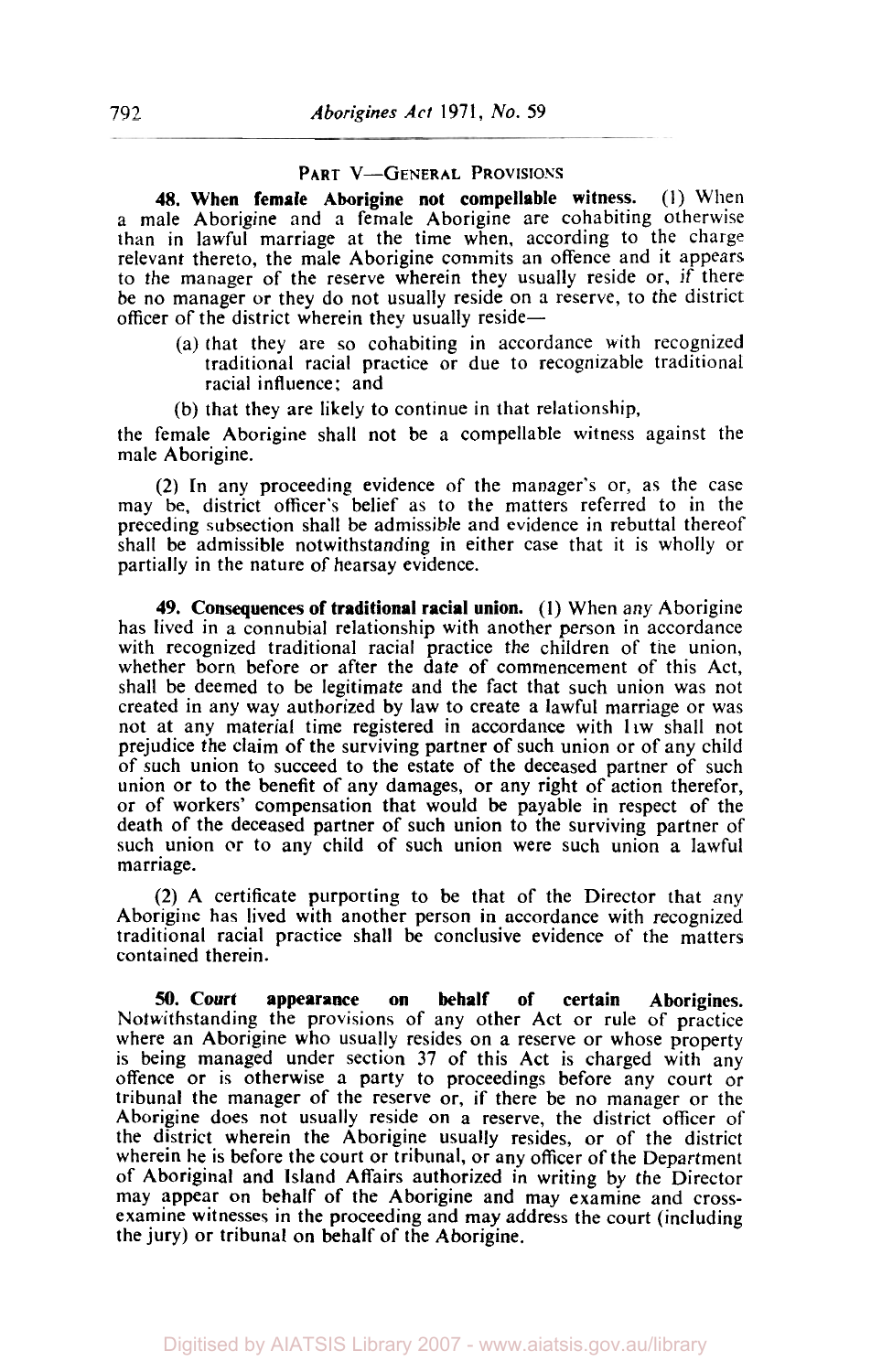**51. Obstruction, intimidation, assault prohibited.** A person shall not wilfully obstruct, or intimidate, or assault, or attempt so to do, another in the exercise or performance by that other of his powers, duties or functions under this Act.

**52. General offence.** A person who contravenes or fails to comply with any provision of this Act commits an offence against this Act and, save where another penalty is expressly provided, is liable to a penalty of \$200 or to imprisonment for six months or to both such penalty and imprisonment.

**53. Proceedings for offences.** (1) Save as it is otherwise in this section provided a proceeding to enforce a penalty for an offence against this Act shall be by way of summary proceeding under *The Justices Acts*  1886 to 1968 **on** the complaint of a district officer or a person authorized in writing in that behalf by the Director.

(2) Where it is prescribed that proceedings in respect of a particular offence against this Act shall be taken before an Aboriginal Court a proceeding against a person who is subject to the jurisdiction of an Aboriginal Court in respect of that offence shall not be cognizable by a Magistrates Court.

(3) In any proceeding before a Magistrates Court in respect of an offence alleged to have been committed by a person who in relation to that offence is subject to an Aboriginal Court it shall be a defence to prove that the defendant has already been dealt with by an Aboriginal Court of competent jurisdiction for the act or omission that constitutes the offence.

**54. Evidentiary aids. (1)** In any proceeding **to** enforce a penalty for an offence against this Act—

- (a) the averment in the complaint that a person named therein usually resides on a reserve specified therein, or is on a reserve specified therein pursuant to a permit granted under section 21 of this Act shall be conclusive evidence of the matter averred until the contrary is proved;
- (b) it shall not be necessary to prove the signature of the Director or the appointment of any person as **a** district officer or assistant district officer;
- (c) it shall not be necessary to prove the limits of any reserve.

(2) A certificate purporting to be that of the Director-

- (a) that a person named therein is, or was at the time specified therein, one who usually resides or resided on a reserve specified therein, or whose property is or was being managed under section **37** of this Act; or
- (b) that a permit granted under this Act to or in relation to a person named therein was revoked on the date specified therein,

shall for all purposes be conclusive evidence of the matter contained therein until the contrary is **proved.**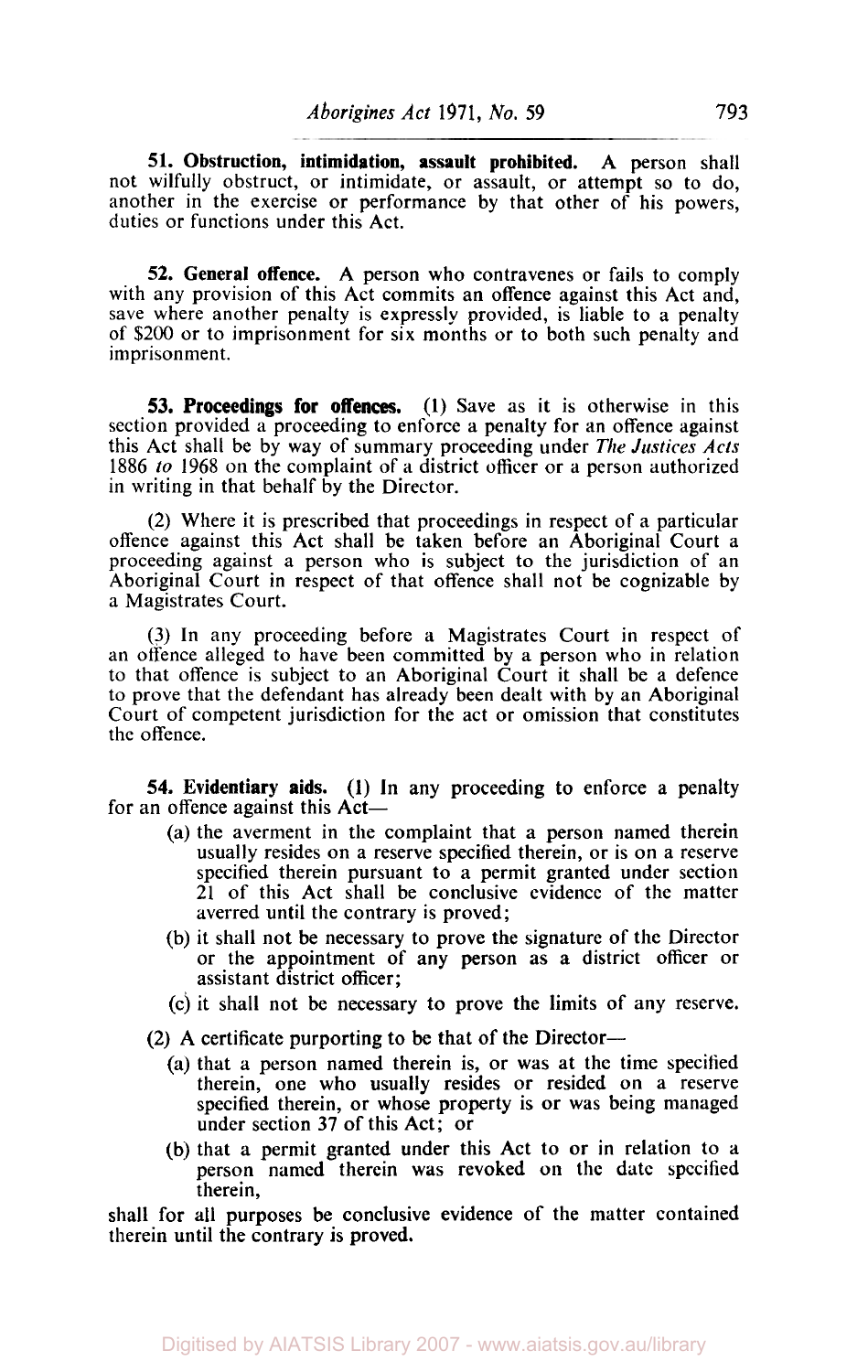**55. Powers of magistrate on reference. (1)** A Stipendiary Magistrate to whom is instituted a reference under this Act-

- (a) may, subject to the next succeeding subsection, determine who should be permitted to be present at the hearing of the reference ;
- (b) shall not be bound by rules of evidence or practice **of** any court, but may conduct the proceedings and inform himself on any matter relevant thereto as he thinks fit; and
- (c) shall receive such evidence relevant to the reference as may be adduced before him.

**(2)** The Director and every person likely to be directly affected by the decision of a magistrate in a reference instituted to him under this Act shall be entitled to be present at the hearing of the reference and every person entitled to be so present may appear in person or by counsel or solicitor, or by any agent acceptable to the magistrate.

**56. Power** *to* **make regulations.** The Governor in Council may make regulations not inconsistent with this Act providing with respect  $to-$ 

- **(1)** the powers, duties and functions of the Director, district officers, and other officers appointed for the purposes of this Act and the manner of exercising and performing such powers, duties and functions;
- **(2)** the establishment of Aboriginal courts; the constitution, jurisdiction, powers, duties, and functions of such courts; the practice of such courts or, as the regulations may provide, the manner in which rules governing the practice of all or any of such courts shall be made; the carrying out of sentences imposed by such courts and the enforcement and appropriation of penalties imposed by such courts; appeals from decisions **of** such courts;
- **(3)** the development, assimilation, integration, education, training and preservation of Aborigines;
- **(4)** the employment of and serving ofapprenticeships by Aborigines;
- *(5)* the health and medical treatment (preventive and curative) of Aborigines who usually reside on reserves;
- *(6)* the care of children (being Aborigines) other than those who are in the care and protection or control of the Director of Children's Services;
- (7) the peace, order and proper discipline of reserves;
- (8) the establishment of Aboriginal councils; the composition of and manner of constituting such councils; the powers, duties and functions of such councils; the procedural rules of such councils or, as the regulations may provide, the manner in which rules governing the procedure of all or any of such councils shall be made; the dissolution of such councils;
- **(9)** the establishment of police on rescrves; the composition **of**  and conditions of service in such police; the powers, duties and functions of such police;
- **(10)** the establishment of gaols on reserves and the conduct and control of such gaols;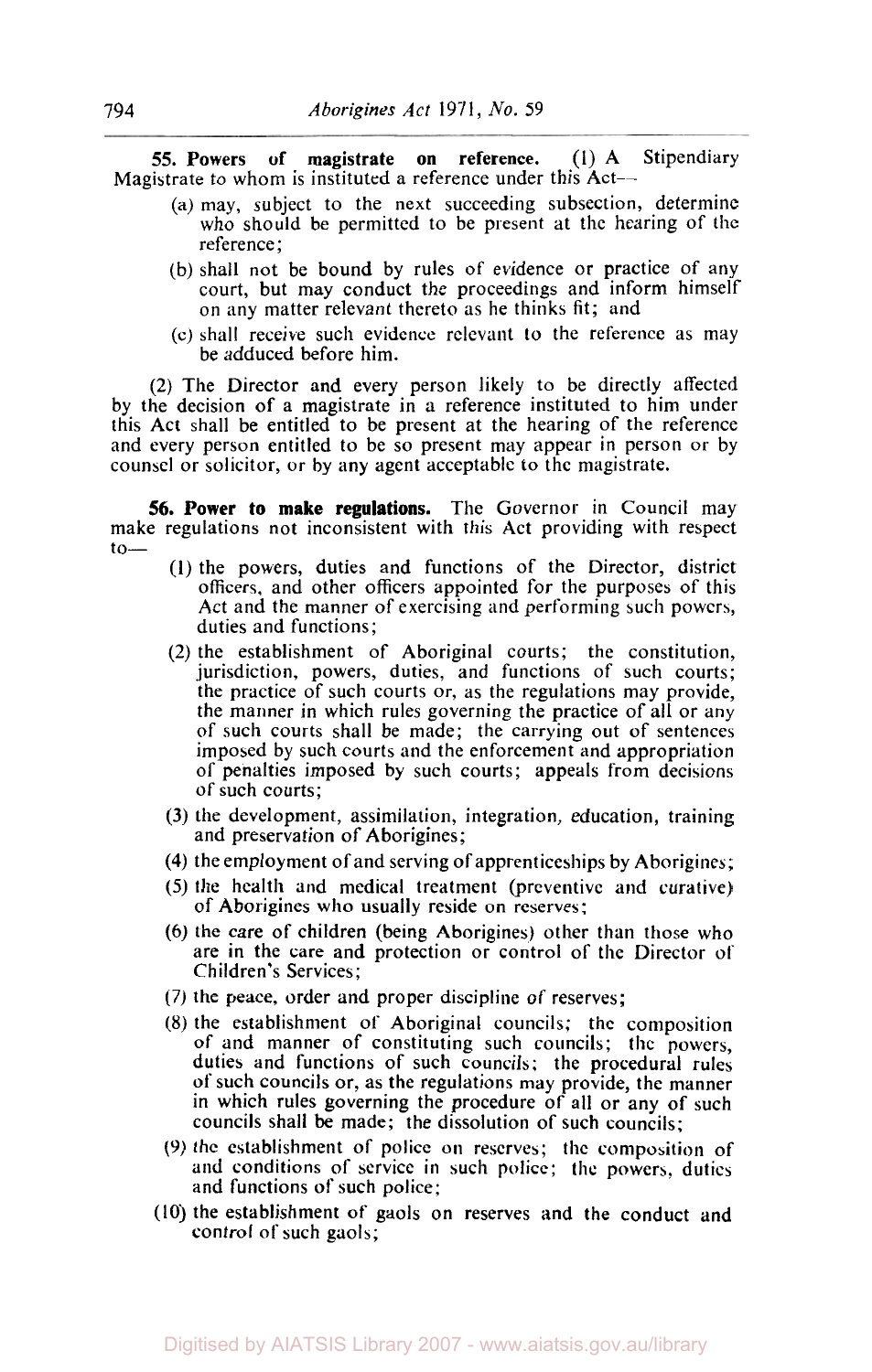- (11) the establishment on reserves of premises from which beer may be sold or supplied: the sale. supply and consumption of beer on reserves: the conduct of such premises:
- **(12)** the inspecting of reserves;
- **(13)** the grant of aid to Aborigines; the conditions of such grant and the obligations of those to whom aid is granted;
- **(14)** the establishment, maintenance, management and control of a welfare fund called the Aborigines' Welfare Fund for the general benefit of Aborigines:
- (I *5)* the establishment. maintenance, management and control of such trust funds as may be necessary or desirable for the management of property of Aborigines or for the administration of the estates of Aborigines and of unclaimed moneys;
- **(16)** the powers. duties and functions of the Director in relation to the administration of estates of Aborigines;
- (17) the classes of persons who should succeed to the estates of Aborigines where it proves impracticable to ascertain the person or persons entitled in law to so succeed and the order and proportions in which members of such classes shall so succeed ;
- **(18)** the forms to be used for the purposes of this Act and the purposes for which they are to be used;
- (19) the procedure to be adopted in relation to any application or reference made or proceeding taken under this Act;
- (20) the fees to be paid for the purposes of this Act and the purposes for which they are to be paid;
- (21) penalties for breaches of the regulations not exceeding in any case \$50:
- (22) all matters required or permitted by this Act to be prescribed and in respect of which the manner of prescription is not otherwise provided for; and
- **(23)** all matters and things for which it is necessary or convenient to provide for the proper administration of this Act or for achieving the objects and purposes of this Act.

Regulations may be made so as to apply throughout the whole of the State or within such part or parts of the State as are therein specified.

Where any regulation made or deemed to have been made under and for the purposes of this Act with respect to the employment of or the serving of apprenticeships by Aborigines is inconsistent in any respect with a provision of The *Industrial Conciliation and Arbitration Acts* **1961**  *to'* **1964** or of an Award made under those Acts by The Industrial Conciliation and Arbitration Commission, or continued in force by those Acts, the regulation shall, to the extent of the inconsistency, prevail.

## **57. Publication of regulations.** (1) Every regulation-

- (a) shall be published in the Gazette;
- (b) shall, upon its publication, be judicially noticed and such publication shall be conclusive evidence of the matters contained therein:
- (c) shall take effect on and from the date of such publication unless a later date is therein specified for its commencement when in such event it shall take effect on and from that later date; and